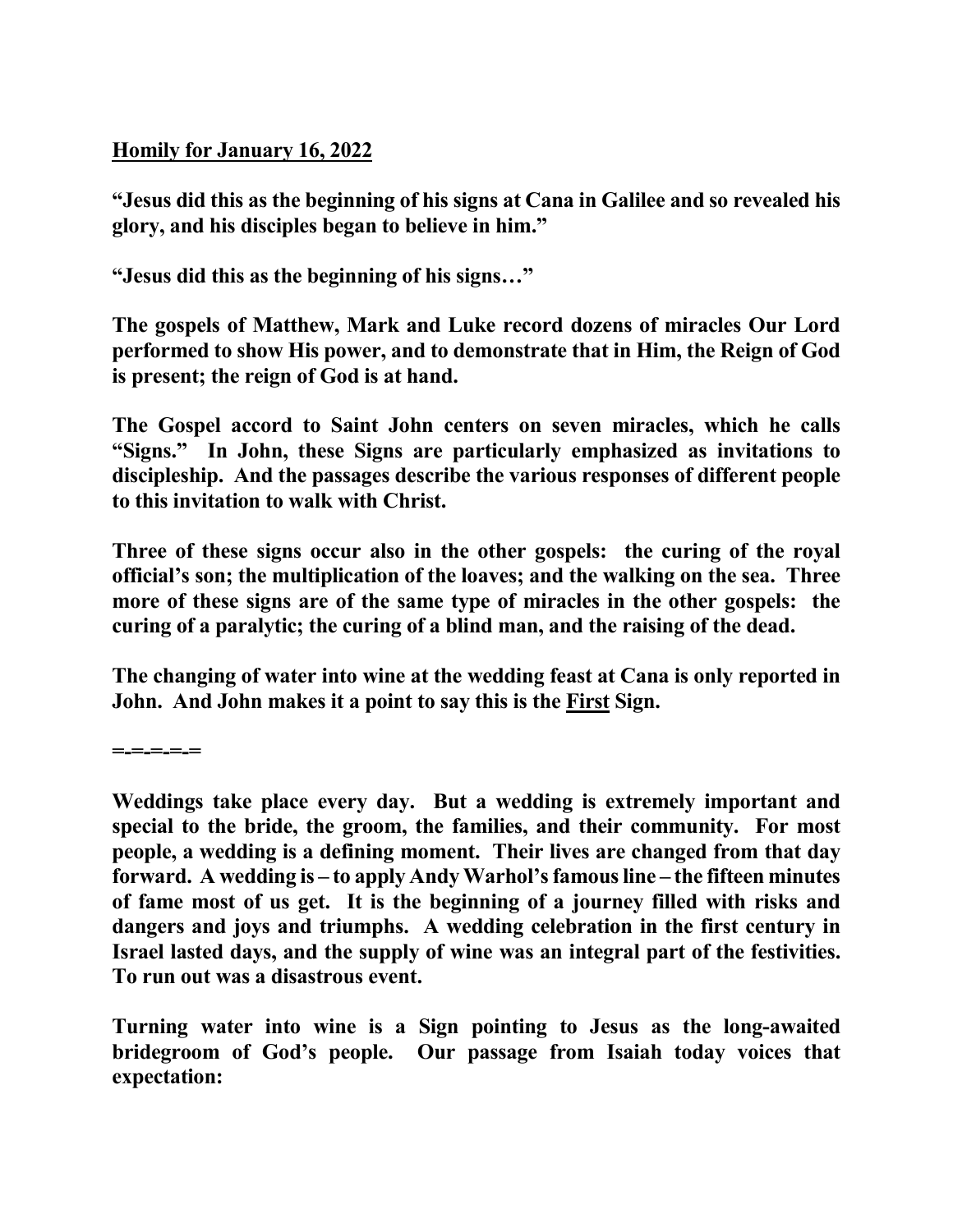**"As a young man marries a virgin, your Builder shall marry you; and as a bridegroom rejoices in his bride so shall your God rejoice in you."** 

**Turning water into wine is also a Sign indicating that Jesus is the Christ, the Messiah. In another passage from Isaiah, we remember those enticing words:** 

**"On this mountain the LORD of hosts will provide for all peoples A feast of rich food and choice wines, juicy, rich food and pure, choice wines."** 

**The time Has come. Messiah and God has arrived. And so people have a choice to make about Jesus. Will they believe? Will they be His disciples?** 

**=-=-=-=-=** 

**The turning of Water into wine is a Sign of Jesus' saving mission. It points to the saving event of His Passion, Death, and Resurrection; the event out of which all graces abundantly flow.** 

**In regard to Christ's Suffering and Death - Our Lord's response to His mother indicates that inaugurating this Sign is related to "His Hour." In John's gospel, "The Hour" refers to His Passion and Death for us. This act is tied to the Cross.** 

**This understanding is reinforced if we read just two verse further in John. We are told there that the Jewish Passover was near. The Passover is mentioned three times in John's gospel: here still at the beginning of the book; then at the time of the Multiplication of the Loaves and Fish; and finally as we enter into the events of Holy Week. This first Sign begins Jesus' ministry – His journey to Calvary.** 

**There is also a parallel taking place here. The Blessed Mother and Christ's disciples are present for this first Sign. She and the Beloved Disciple are both present at the foot of the Cross.** 

**And Married couples recognize this as well. In Holy Matrimony a couple shares in the redeeming self-sacrifice that lifts up their spouse, any children they have, and all who are touched by the couple.** 

**In regard to the Resurrection – we are given a hint of it at the beginning. The compilers of the Lectionary decided not to include these words, but the verse begins by saying, "On the third day there was a wedding…" On the third day. These words would have been as well known to those who first heard this gospel**